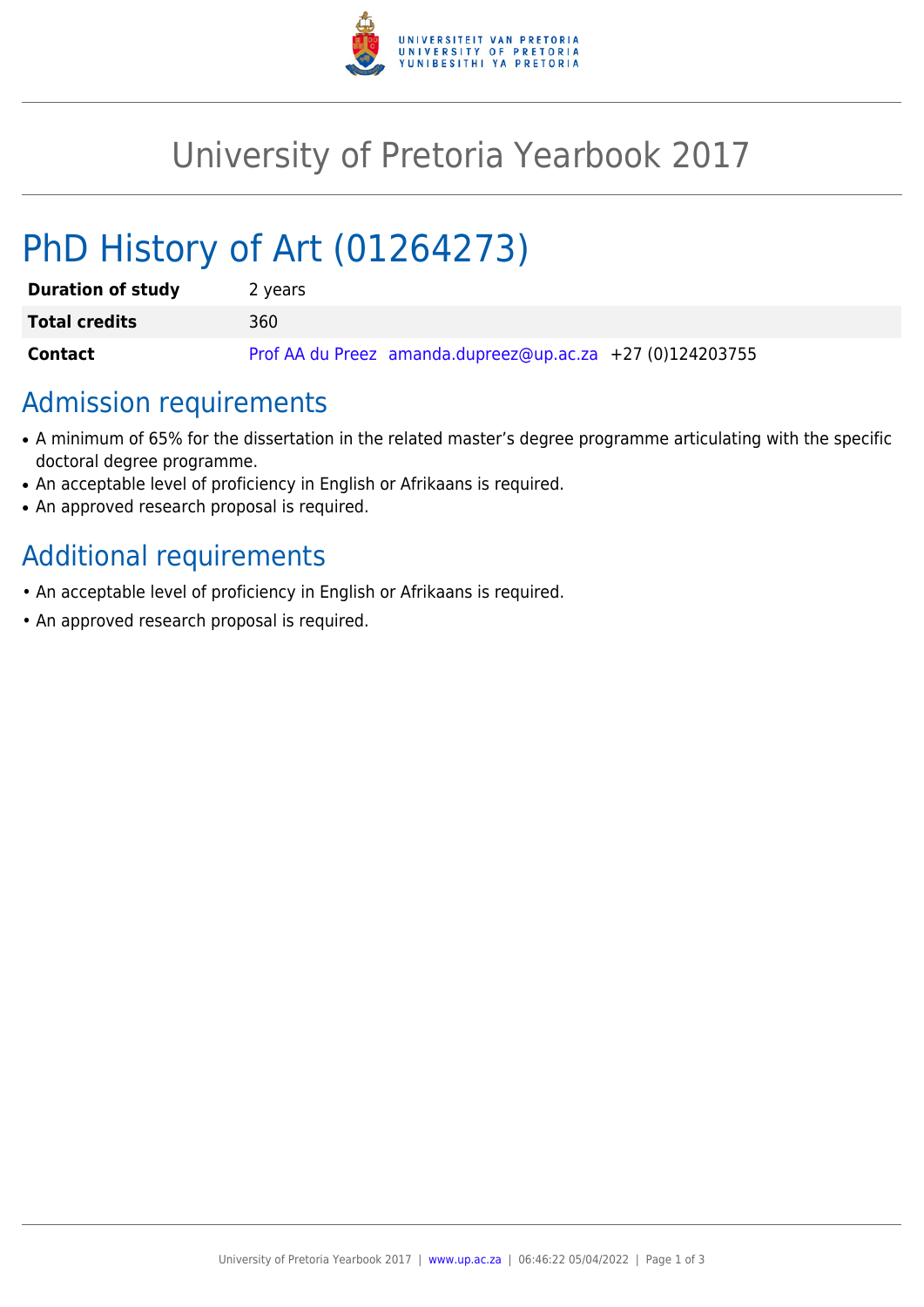

### Curriculum: Year 1

**Minimum credits: 360**

#### **Core modules**

[Thesis: History of art 990](https://www.up.ac.za/mechanical-and-aeronautical-engineering/yearbooks/2017/modules/view/KGK 990) (KGK 990) - Credits: 360.00